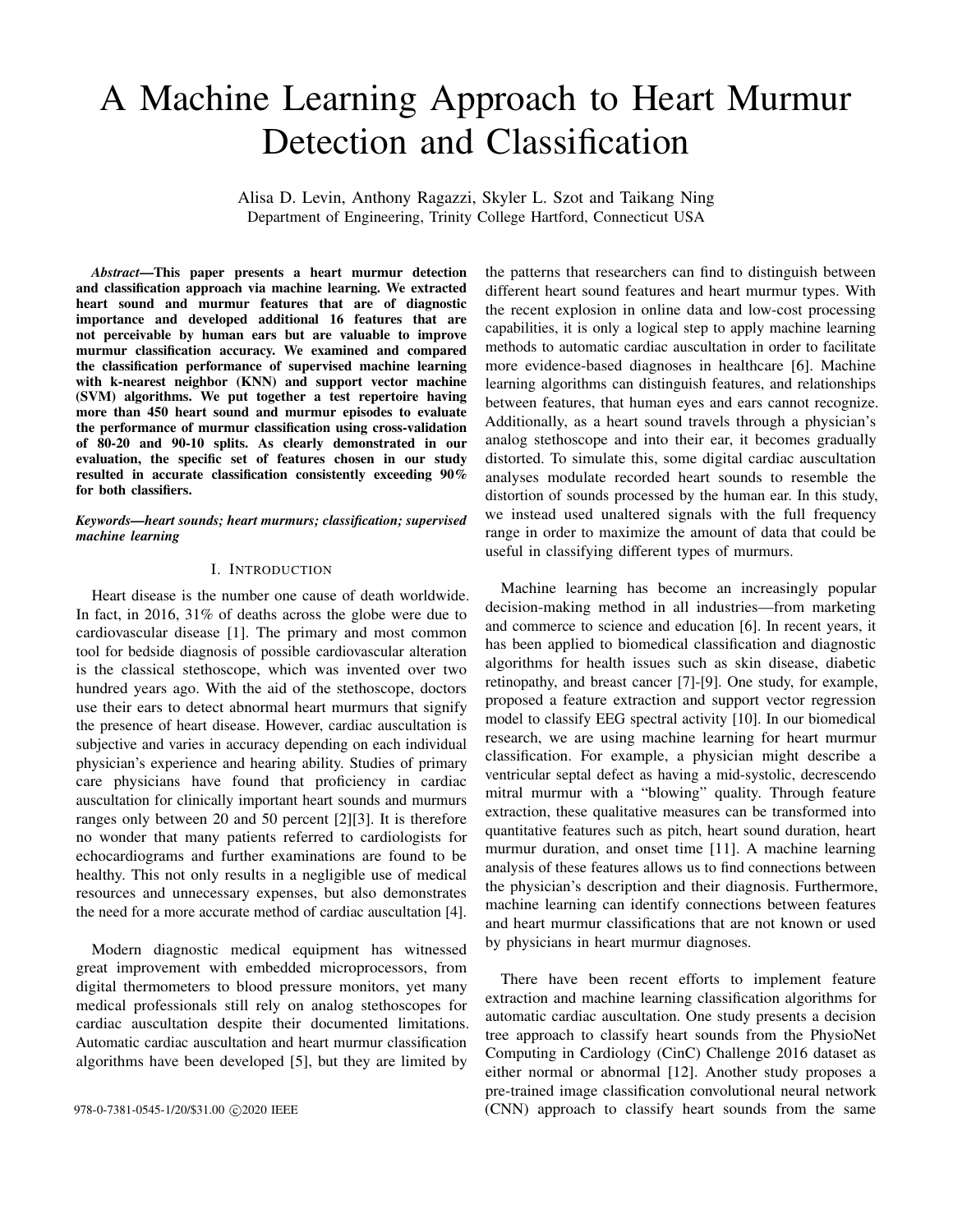PhysioNet dataset into normal or abnormal [13]. Expanding from binary classification, another study presents a feature extraction and cardiac auscultation algorithm utilizing support vector machine (SVM), deep neural network (DNN) and centroid displacement based k-nearest neighbor to classify heart sounds into five different categories based on clinical diagnoses [14]. In this study, we aimed to classify heart sounds via machine learning into seven categories with a focus on expanding the feature extraction capabilities in this field.

Investigating further into trends of data-driven decisionmaking in healthcare, this paper presents a method for heart murmur classification using supervised machine learning. Several intuitive parameters are used to describe a particular heart murmur (Outlined in Section II. A). These parameters can be extracted from a given heart sound recording using methods described in previous studies [10]. In addition to common heart sound parameters described by physicians and used for automatic cardiac auscultation in previous studies [11], [15], [16], we extracted a number of other, nontraditional features based on our expert domain knowledge. We hypothesized that these features, imperceptible to even a highly trained human ear, would be advantageous to heart murmur classification. We propose a supervised machine learning approach using these parameters to identify and classify the different types of heart murmurs. For this study, we trained two popular classification models, the k-nearest neighbor model and support vector machine model, and evaluated their performance in order to determine the usefulness of our feature set for identifying different types of murmurs. The remainder of this paper is organized as follows: Section II is devoted to murmur feature extraction and machine learning classification methods. In Section III, the validity of the proposed feature extraction methods is evaluated with heart sound episodes containing distinct types of murmurs—including early, mid-, late and holosystolic murmurs, and early and mid-diastolic murmurs—through the presentation and discussion of our results. A conclusion is provided in Section IV.

## II. METHODS

#### *A. Feature Extraction*

The features of heart sounds and murmurs previously described are essential to an effective machine learning system. To extract relevant features that capture essential characteristics of heart sounds and murmurs in both the time and frequency domains, we adopted a signal segmentation approach by dividing digitized heart sound episodes into many short segments of 10-msec duration. Important features were extracted from each 10-msec segment, to allow for a profile description of complete cardiac cycles as well as short time variations.

To observe the heart sound and murmur intensity, an average magnitude value (ABV) index of each short segment was computed.

$$
ABV_n = \frac{1}{N} \sum_{k=1}^{N} |x(k) - \mu_n|
$$
 (1)

where  $\mu$  represents the mean value of the n<sup>th</sup> 10-mesc segment. We have found that ABV indices are effective in identifying the occurrence of S1 and S2 and detecting murmurs when it was used together with other parameters to be described later. For example, Fig. 1 displays an early diastolic murmur signal (top trace) and its ABV indices (middle trace) of consecutive 10-msec segments. Local maxima of the ABV plot are recorded for their locations and associated values. With the assumption that systole is about 3/8 of the cardiac cycle and diastole is 5/8 of a cycle, the first and second heart sounds are labeled (bottom trace of Fig. 1).

The systole, the interval between the first and second heart sounds (S1 to S2), and the diastole (S2 to S1) were extracted, respectively. Without loss of generality, heart sound episodes used in our study all began with systole and followed by diastole. The boundaries of S1 and S2 were determined when the ABV was reduced below 10% of the heart sound. The existence of a murmur in systole and/or diastole was marked when continuous 10-msec segments showed an ABV more than 25% either the magnitude of S1 or S2 values. It should be noted that the detection threshold could be adjusted for varying sensitivity as needed.

Systolic murmurs and diastolic murmurs were detected and described separately using a similar procedure. Once detected, the murmur onset and duration time were recorded. In addition, the average ABV and the average murmur frequency were also calculated. The murmur frequency was efficiently estimated using a second-order linear prediction AR model [17]. We used the forward-backward prediction AR model (2) and computed the optimal AR model coefficients with the least sum of squared prediction errors. The forward and backward



Fig. 1. Heart murmur signal, ABV indices, and detected S1 and S2.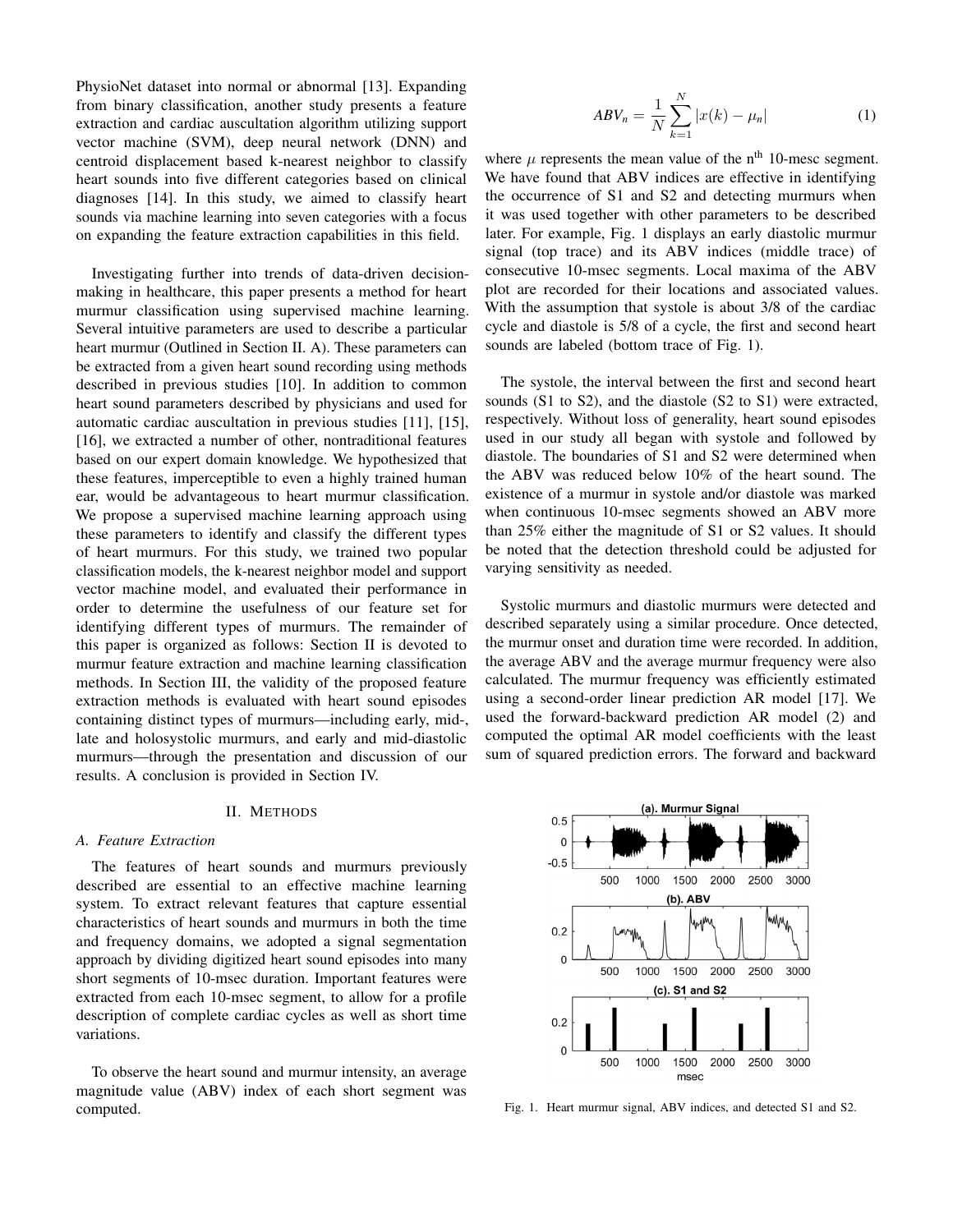prediction errors are given, respectively, below:

$$
ef = x(k) - a1x(k - 1) - a2x(k - 2)
$$
  
\n
$$
eb = x(k) - a1x(k + 1) - a2x(k - 2)
$$
 (2)

The optimal AR model coefficients  $\{a_1, a_2\}$  are estimated by minimizing the sum of squared forward and backward prediction errors

$$
min \sum_{k} e^{f}(k)^{2} + e^{b}(k)^{2}
$$
\n(3)

The AR coefficients can be effectively used to capture the murmur pitch frequency [17] by the following

$$
pitch = \frac{f_s}{2\pi} \tan^{-1}\left(\frac{\sqrt{4a_2 - a_2^1}}{a_1}\right) \tag{4}
$$

where  $f_s$  is the heart sound signal sampling frequency. The pitch frequency of each 10-msec segment of the detected murmur is estimated. The example of a detected diastolic murmur and pitch frequency by 10-msec segments is shown in Fig. 2.

Through our repeated trial and error and experience, we noticed some additional patterns that would be valuable for heart murmur recognition and classification. Inspired by our observations, we generated 16 unique features that are not currently used by physicians for heart murmur diagnosis. For example, we calculated features based on the ratio of average amplitude of systole and diastole to the average amplitude of S1. These features, we theorized, could be beneficial since such ratios are usually very small when no murmur is present.

We also generated a series of features using two threshold values for each period, 40% and 10% of S1 for systole and 40% and 10% of S2 for diastole. This created three regions: above the largest threshold, between the two thresholds, and below the smallest threshold. Each peak in systole and diastole was placed into one of these three regions. We found that murmurs are likely to have more peaks that exceed higher thresholds, but reasoned that it would be advantageous to measure this at different levels to accommodate variations in amplitude, and consequently detect quieter murmurs.

Additionally, we calculated features relating to the variance in peaks in both systole and diastole periods. These features reveal a rough estimate of frequency variance, which could be useful because murmurs typically have more consistent frequency. Finally, we noticed that there were differences in the silhouettes of each heart sound signal. For example, the silhouettes of systole and diastole of healthy heart sounds are flat and constant. If there is a murmur present, on the other hand, the silhouette is sloped. To capture this, we extracted features based on the derivatives of both systole and diastole silhouettes. In total, we observed and extracted an additional 16 heart sound and murmur features in this study. These features provide useful signatures for classification and are shown below:

- 1) Ratio of average systole amplitude to average S1 amplitude
- 2) Ratio of average diastole amplitude to average S1 amplitude
- 3) Theorized presence of systolic murmur, determined by whether Feature 1 crosses an empirically determined threshold
- 4) Theorized presence of diastolic murmur, determined by whether Feature 2 crosses an empirically determined threshold
- 5) Sum of the absolute values of the derivatives of every point in the systole silhouette
- 6) Sum of the absolute values of the derivatives of every point in the diastole silhouette
- 7) Number of peaks in the systole
- 8) Number of peaks in the diastole
- 9) Variance in the time between peaks within the systole
- 10) Variance in the time between peaks within the diastole
- 11) Number of peaks in systole below a threshold 1a, which is 10% of the amplitude of S1
- 12) Number of peaks in systole above threshold 2a, which is 40% of the amplitude of S1
- 13) Number of peaks in systole in between threshold 1a and threshold 2a
- 14) Number of peaks in diastole below threshold 1b, which is 10% of the amplitude of S2
- 15) Number of peaks in diastole above threshold 2b, which is 40% of the amplitude of S2
- 16) Number of peaks in diastole in between threshold 1b and threshold 2b



Fig. 2. Extracted diastolic murmur and pitch frequency.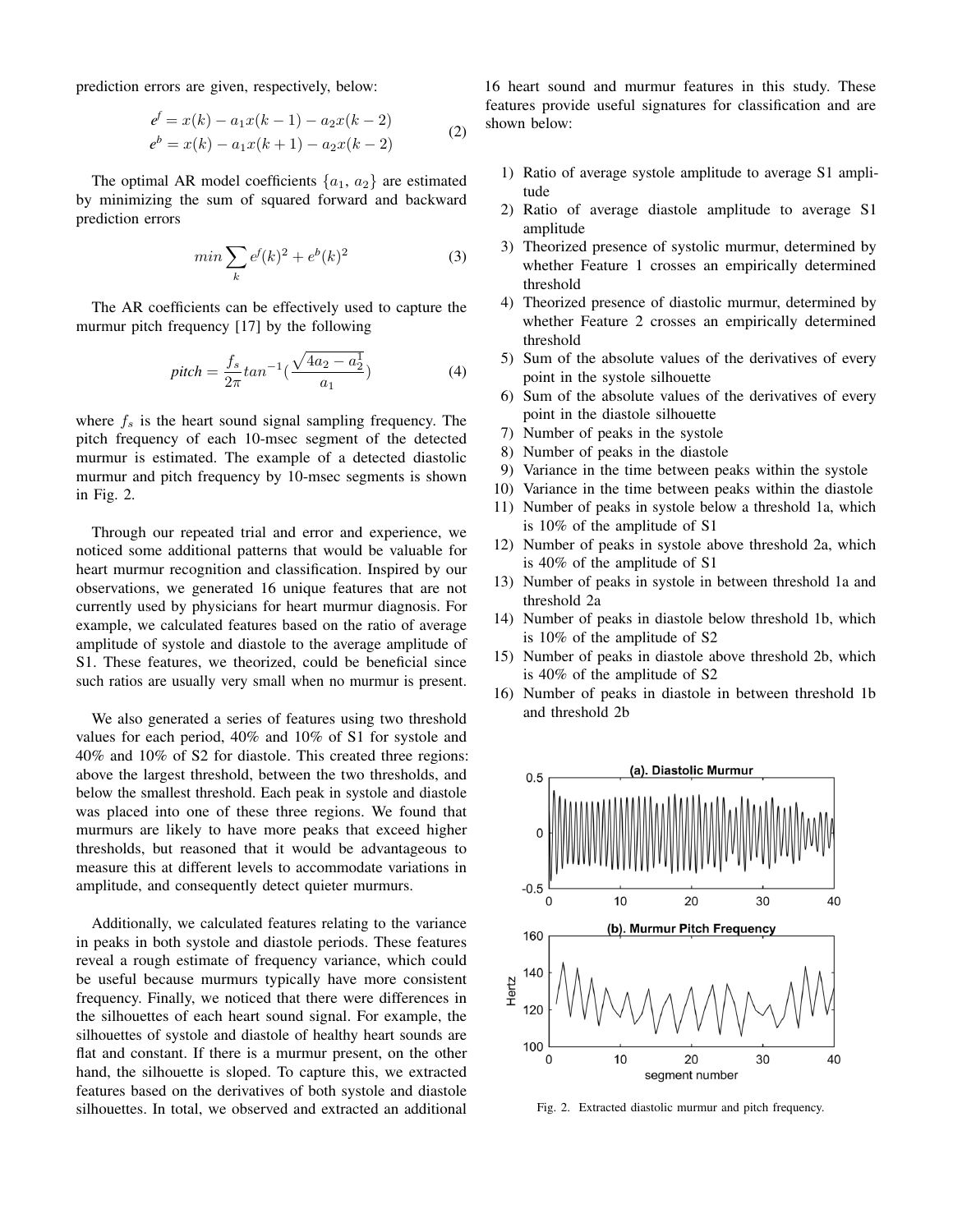# *B. Machine Learning Classification*

Once the heart sound features were successfully extracted from the heart sound recording, these data served as parameters for our machine learning models. We implemented a supervised machine learning approach to classify the heart sounds into seven categories: early, mid-, late and holosystolic murmurs, diastolic murmurs, a combination of systolic and diastolic murmurs, and normal heart sounds without murmurs, testing the validity of our extracted features. We applied the knearest neighbor (KNN) and support vector machine (SVM) classification algorithms and compared their performance using 80–20 and 90–10 splits through 10-fold cross-validation. We compared the accuracy of correctly classified heart sounds for KNN and SVM classification algorithms under these different testing scenarios.

# III. RESULTS & DISCUSSION

We have completed extensive tests to examine classification accuracy under changed conditions. For example, to ensure a consistent evaluation of our approach, our classification accuracy score was calculated with 10-fold cross-validation on 453 clinically recorded heart sound episodes. Fig. 3 exemplifies a few short heart sound and murmur episodes that were analyzed in our study.

Since overfitting and underfitting are important concerns in machine learning, we addressed the issue by comparing the accuracy scores of each model between 80–20 split and 90–10 training and test set splits. Our KNN model had a classification accuracy of 90.11% with an 80–20 split and an accuracy of 91.43% with a 90–10 split. Similarly, our SVM model with a linear kernel had a classification accuracy of 92.09% with an 80–20 split and an accuracy of 94.73% with a 90–10 split (See Table I). The fact that the classification accuracy scores of KNN and SVM increased by only about



Fig. 3. Different heart sound and murmur examples.

1.5% and 2.9% respectively with a 90–10 split indicates that the models are not sensitive due to our robust features.

After investigating misclassification patterns of our classifiers throughout multiple confusion matrices, we garnered the following observations:

- Holosystolic murmurs are most likely to be mistaken for mid-systolic or diastolic murmurs, and vice versa. The former misclassification is possibly due to the fact that holosystolic and mid-systolic murmurs often extend for the vast duration of the systole.
- Late systolic murmurs are most likely to be mistaken for healthy heart sounds without murmurs present, perhaps because late systolic murmurs can be so brief that they blend into the S2 heart sound.
- Early systolic murmurs are most likely to be mistaken for holosystolic murmurs, perhaps because some early systolic murmurs extend quite far into the systole period.
- Heart sounds with both systolic and diastolic murmurs present are most likely to be mistaken for holosystolic murmurs. This is perhaps because the systolic murmurs in these heart sound episodes are often mid-systolic murmurs, which are frequently mistaken for holosystolic murmurs.

It is important to note that in our test signals we grouped them into six common types of murmurs and normal heart sounds without murmurs—without designating additional labels for noted abnormalities, such as heart sounds with clicks, splitted S1 or S2, etc. These additional abnormalities are likely to contribute to murmur misclassification described above.

In spite of prescribed factors for potential misclassification, our method performed accurately well in both precision and recall. With a 90–10 split, we found that our KNN classifier had an average precision of 0.866 and an average recall of 0.860. Our SVM classifier, even better, had an average precision of 0.917 and an average recall of 0.923 (See Table I). Table II features an example of precision and recall scores of each heart sound category for our best performing model, SVM with a 90–10 split, which are then used to calculate the model's average precision and recall in Table I. These scores, which are

TABLE I CLASSIFICATION RESULTS

| Model      | <b>Train/Test</b> | Accuracy $(\% )$   | Average          | Average |
|------------|-------------------|--------------------|------------------|---------|
|            | <b>Split</b>      | 10-fold cross-val. | <b>Precision</b> | Recall  |
| <b>KNN</b> | $80 - 20$         | 90.11              | 0.863            | 0.869   |
|            | $90 - 10$         | 91.43              | 0.866            | 0.860   |
| <b>SVM</b> | $80 - 20$         | 92.09              | 0.913            | 0.922   |
|            | $90 - 10$         | 94.73              | 0.917            | 0.923   |